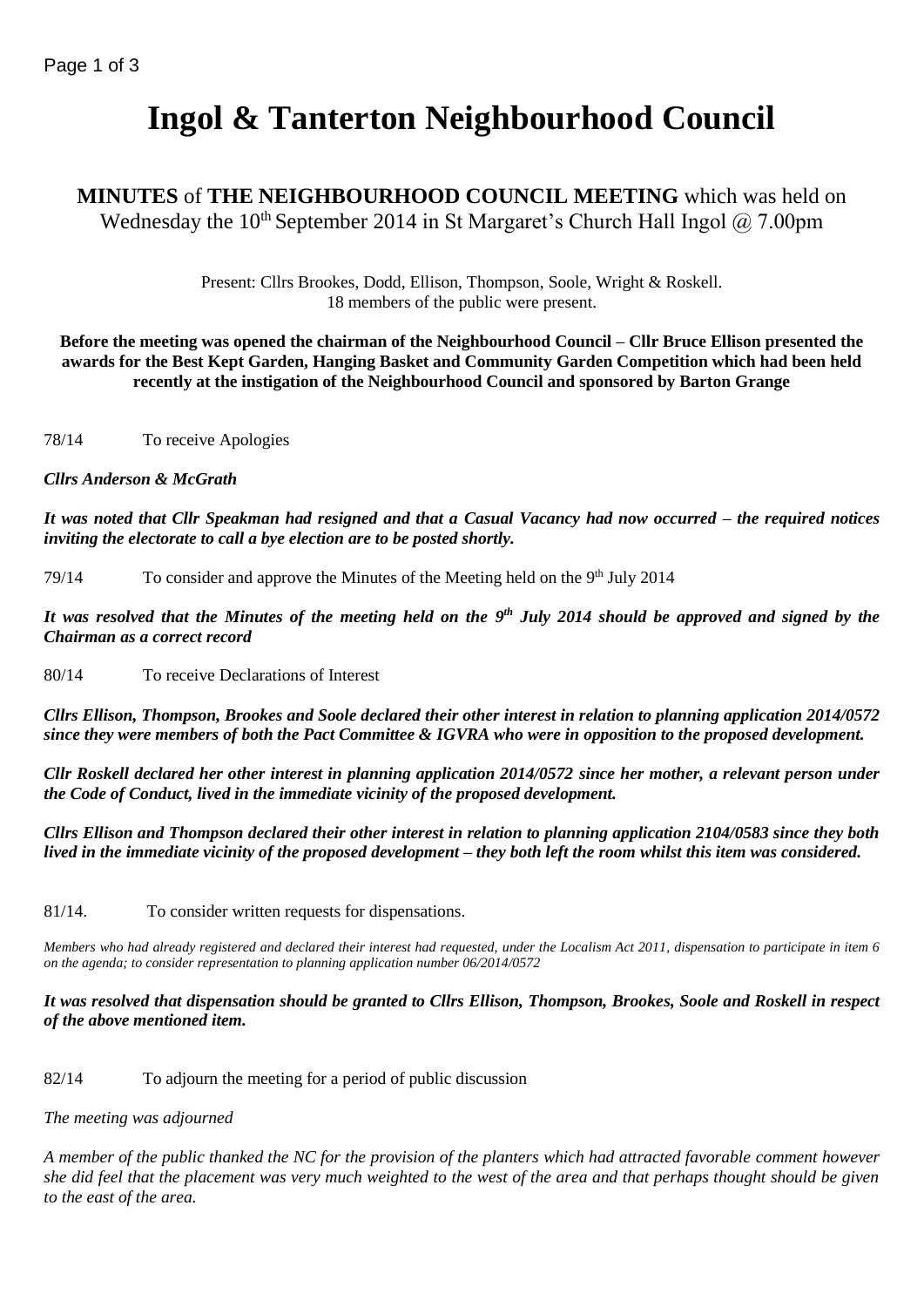# Page 2 of 3

*Mention was made regarding planning application 2014/057. It was suggested that individuals write to Preston CC opposing the development as it was contrary to the Local Plan and emerging LDF.*

*The meeting was re-convened*

83/14 To consider the following planning applications:

2014/0572 – Development of up to 165 houses on land south of Tom Benson Way adjacent to Ingol Golf Course. (A suggested response is enclosed)

## *It was resolved that the suggested response which had been circulated with the agenda should be approved as the official representation from this Council.*

2014/0583 – Erection of 1<sup>st</sup> Floor extension over existing garage @ 91 Dukes Meadow Ingol.

## *It was resolved that no representation should be made*

84/14 To authorise payment of the following accounts:

| 300114 | <b>Greenwood Gardening Services</b> | Lengthsman                          | 300.00   |
|--------|-------------------------------------|-------------------------------------|----------|
| 300115 | <b>Signs Express</b>                | Deposit Planter Signs               | 180.00   |
| 300116 | Newgate Nurseries                   | <b>Replacement Plants</b>           | 25.20    |
| 300117 | <b>LALC</b>                         | Spring Conference                   | 105.00   |
| 300118 | <b>Greenwood Gardening Services</b> | Lengthsman                          | 335.61   |
| 300119 | PB Gardening Services               | Holiday Cover – Water planters      | 50.00    |
| 300120 | Vans Dutch Bulb Co                  | <b>Bulbs</b> for Planters           | 88.80    |
| 300121 | Groundworks                         | Drainage Contribution Playing Field | 17600.00 |
| 300122 | W V Mcennerney-Whittle              | Sal & Expenses $2nd$ Qtr            | 1075.86  |
| 300123 | <b>Inland Revenue</b>               | Tax and NI 2 <sup>nd</sup> Otr      | 674.80   |
| 300124 | <b>Greenwood Gardening Services</b> | Lengthsman                          | 200.00   |

#### *It was resolved that the above mentioned payments should be approved*

85/14 To receive and approve the Statement of Accounts as at  $30<sup>th</sup>$  June 2014

# *It was resolved that the Statement of Accounts as at 30th June 2014 should be approved*

86/14 To approve and accept the Annual Audit Return for period the period ended 31<sup>st</sup> March 2014

# *It was resolved that that the Annual Return for the period ended 31st March 2014 should accepted and approved.*

87/14 To consider the appropriateness of the siting of the 23 existing planters and whether they should be stained and if so what colour.

*It was resolved that the existing sites were appropriate and that there was no requirement to have them stained. It was mentioned that some members had been looking at the potential for additional planters / features and that proposals may to put forward to a future meeting.*

88/14 To consider the enclosed grant request from the Crusaders Morris Dancing group.

#### *It was noted that this agenda item had been withdrawn before the meeting commenced.*

89/14 To consider and approve the initial transfer of £40K to The Public Sector Deposit Fund in accordance with minute 72/14 now that the necessary paper work has been completed.

#### *It was resolved that the sum of £40K should be invested as above.*